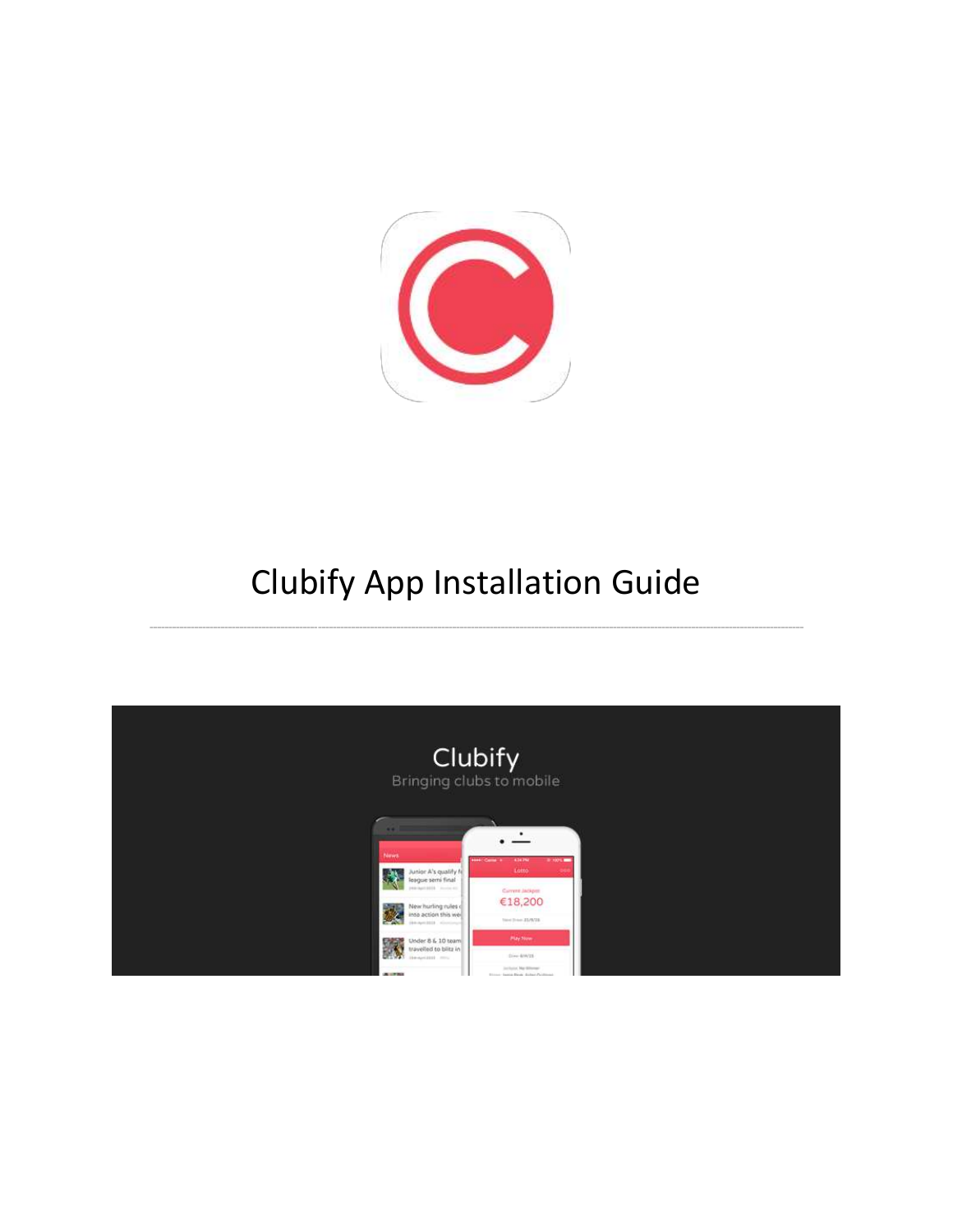| <b>CONTENTS</b>                       |            |
|---------------------------------------|------------|
| Installation                          | 3          |
| Setup & Authentication                | 4          |
| <b>Managing Notifications</b>         | 8          |
| Turning Off/On Notifications          | 8          |
| Customizing notifications per team    | 10         |
| Club Feeds - Following multiple clubs | 11         |
| Adding a new club feed                | 11         |
| Unsubscribing from a club feed        | 13         |
| <b>About Clubify</b>                  | 14         |
| What is Clubify?                      | 14         |
| Who is it for?                        | 14         |
| Devices Supported                     | 14         |
| <b>Features</b>                       | 15         |
| News Feed                             | 15         |
| <b>Push Notifications</b>             | 15         |
| Fixtures                              | $15\,$     |
| Results                               | $15\,$     |
| <b>Contact Us</b>                     | 16         |
| Website                               | ${\bf 16}$ |
| Email                                 | $16\,$     |
|                                       |            |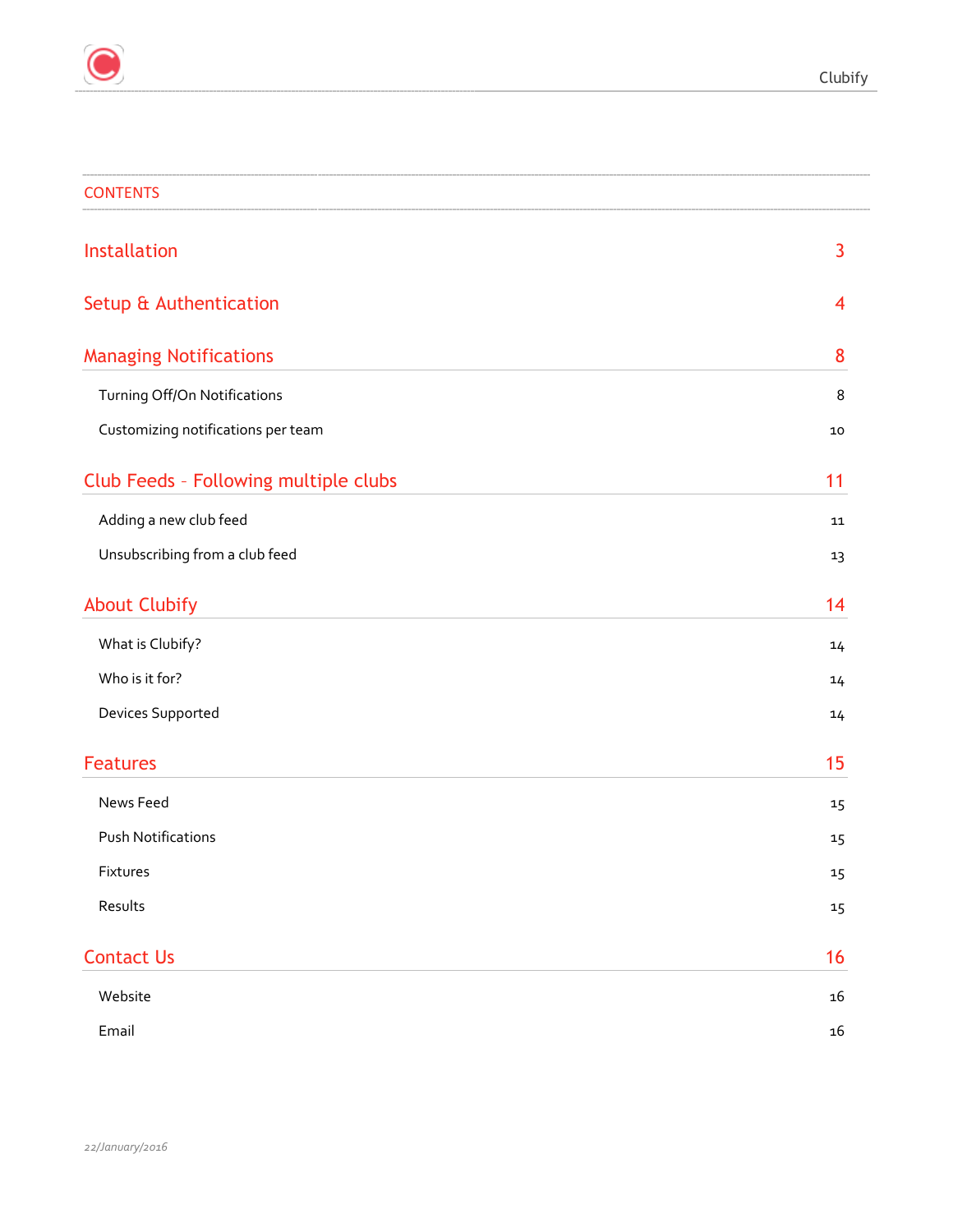# <span id="page-2-0"></span>Installation

Clubify App is now available for FREE download on Apple Store and Android store. The following link will help to bring you to the relevant download page:

*[https://www.Clubifyapp.com/download](https://www.clubifyapp.com/download)*



Note: The Clubify App is identified by the logo:

The following is a view from the Android store – Simply select **install** followed by **accept** to start the installation process and **open** when installation complete.

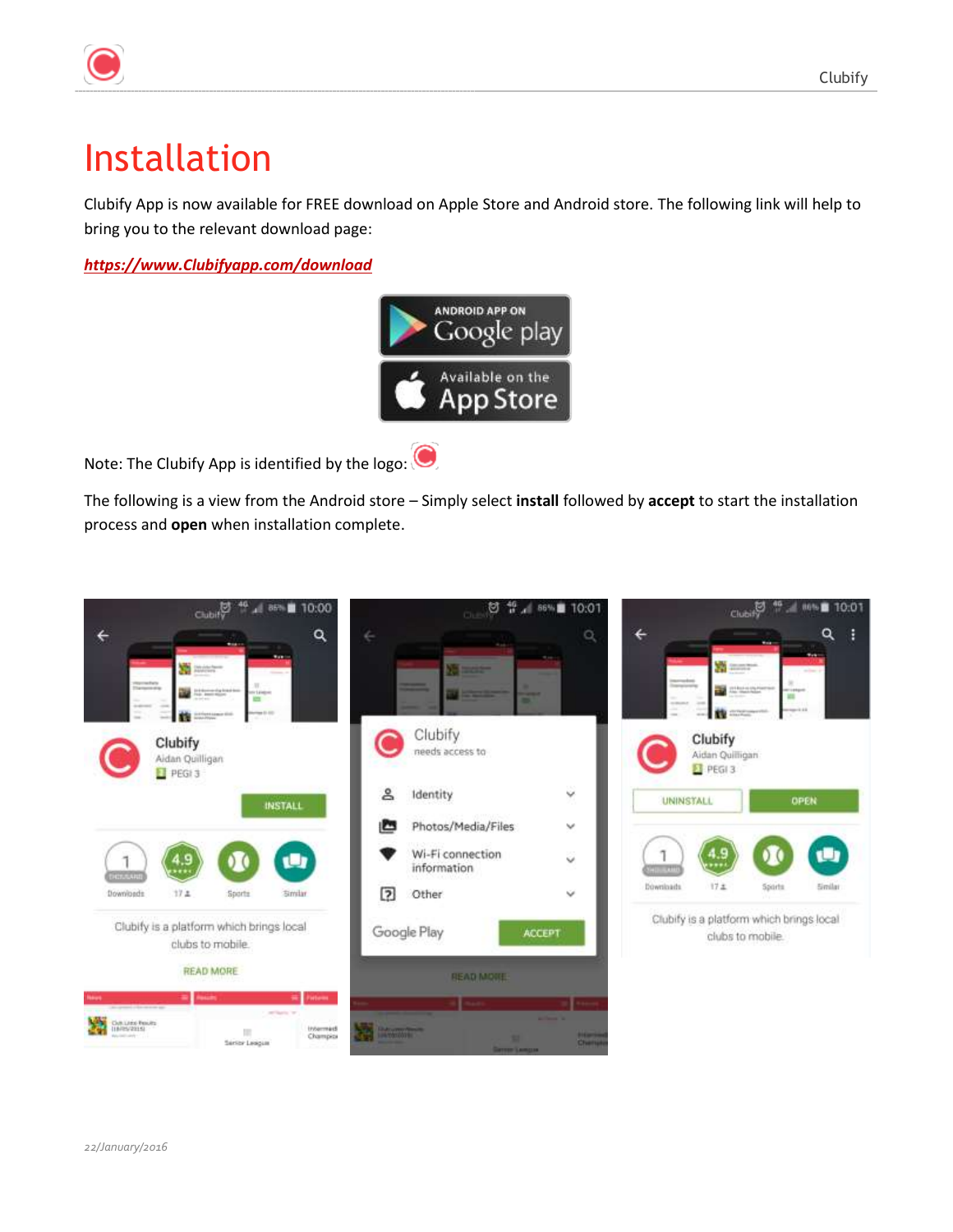

## <span id="page-3-0"></span>Setup & Authentication

Simple setup and Authentication is required only for the first time you launch the App.

1. Select your Club from the list which currently only includes Sixmilebridge GAA

| 10:02<br>⊟<br>U<br>869       |  |
|------------------------------|--|
| Select Club                  |  |
| Sean O Mahonys GFC           |  |
| Shankill FC                  |  |
| Shannon Gaels                |  |
| Shelbourne FC Girls          |  |
| Sixmilebridge GAA            |  |
| Sligo RFC                    |  |
| St Dympnas Luton             |  |
| St Francis Boxing Club       |  |
| St Joseph's AFC              |  |
| St Josephs GAA Westmeath     |  |
| St. Joseph's Doora Barefield |  |

2. You will be asked to verify the club you selected is correct. Click Ok if the information is as expected or Cancel to change to a different club: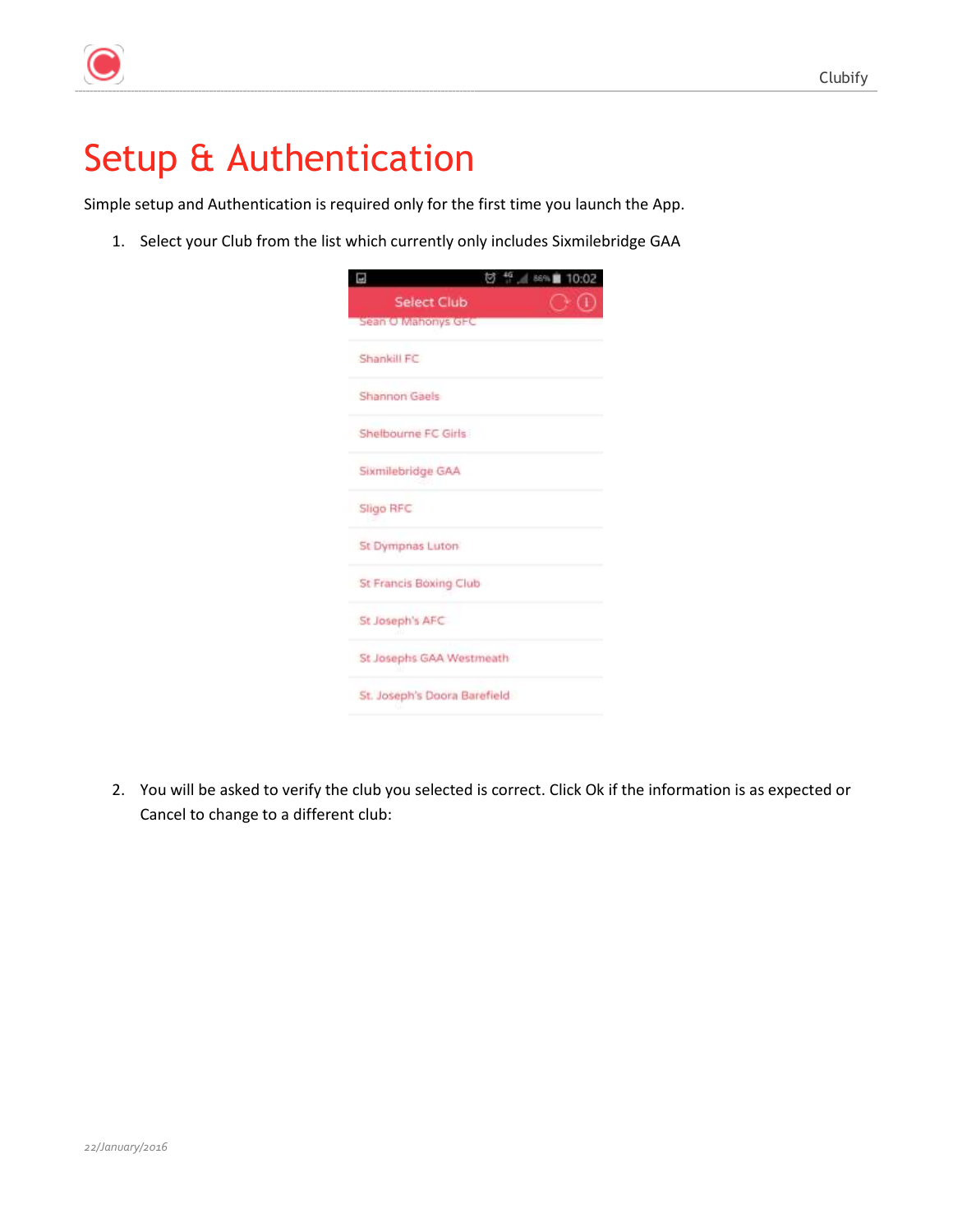

- 3. To complete Device Verification, simply enter the following information:
	- a. Your Name
	- b. Your email address
	- c. Your mobile number (example: 871234567 if your number is 0871234567)

This information is required to send you a personalized verification code so when your info is inputted please progress by selecting the "Signup" button.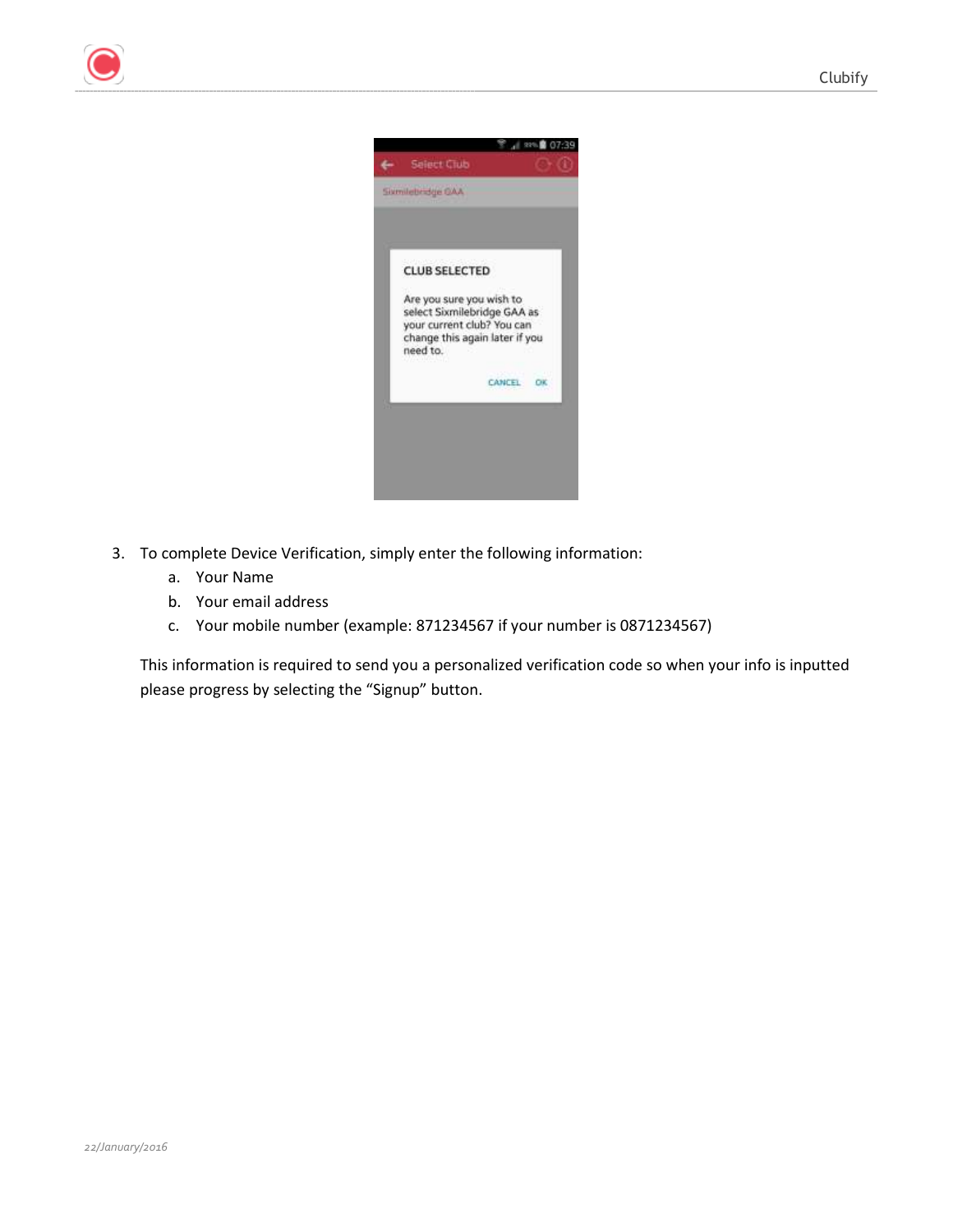

4. You will receive a text message (SMS) with a verification code similar to this.

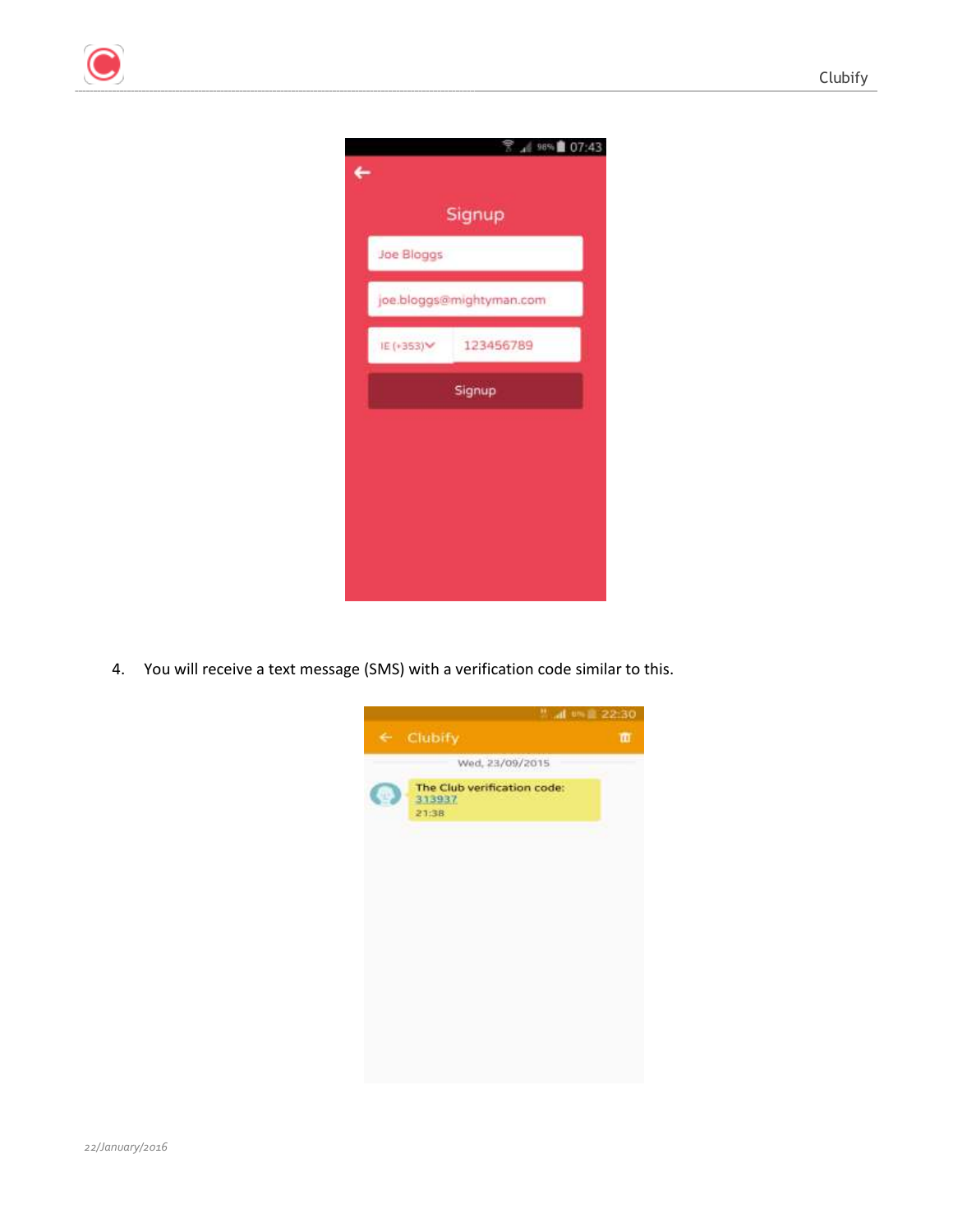

5. Enter this code in the verification page of the app and select "Submit". You are successfully registered to use the notifications service.



Note: Registration is required simply to authenticate users for Push notifications which are an integral part of the App. So from now on Club info will be pushed to your handset rather than you having to check websites etc. for Club News, Fixtures & Results and best of all its FREE!

6. Installation is now complete and you will be viewing your clubs news feed.

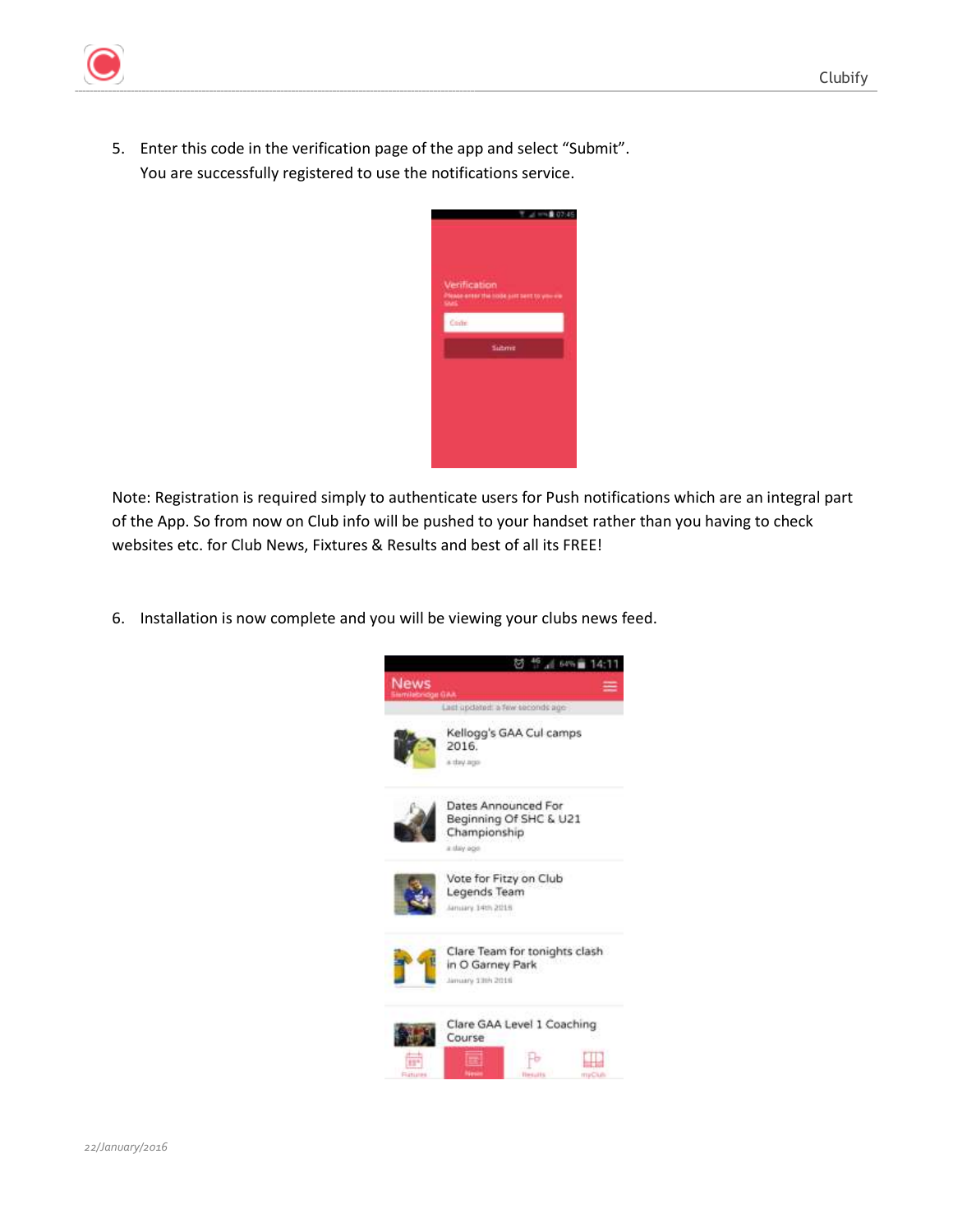

## <span id="page-7-0"></span>Managing Notifications

A feature of the Clubify communication platform is App notifications which appear on your handset to let you know that an update has occurred for one of the Clubs you are following. This can include new items/updates in relation to:

- News
- Fixtures
- Results
- $\bullet$  Lotto

A subscriber can enable/disable notifications on a per team basis or alternatively can enable/disable all notifications for a club.

### <span id="page-7-1"></span>Turning Off/On Notifications

1. The settings button on the top right hand side of the app (represented by 3 white lines) provides access for managing notifications.



2. Select Notifications from the Settings menu list.



3. To disable all notifications for a particular club use the green toggle button.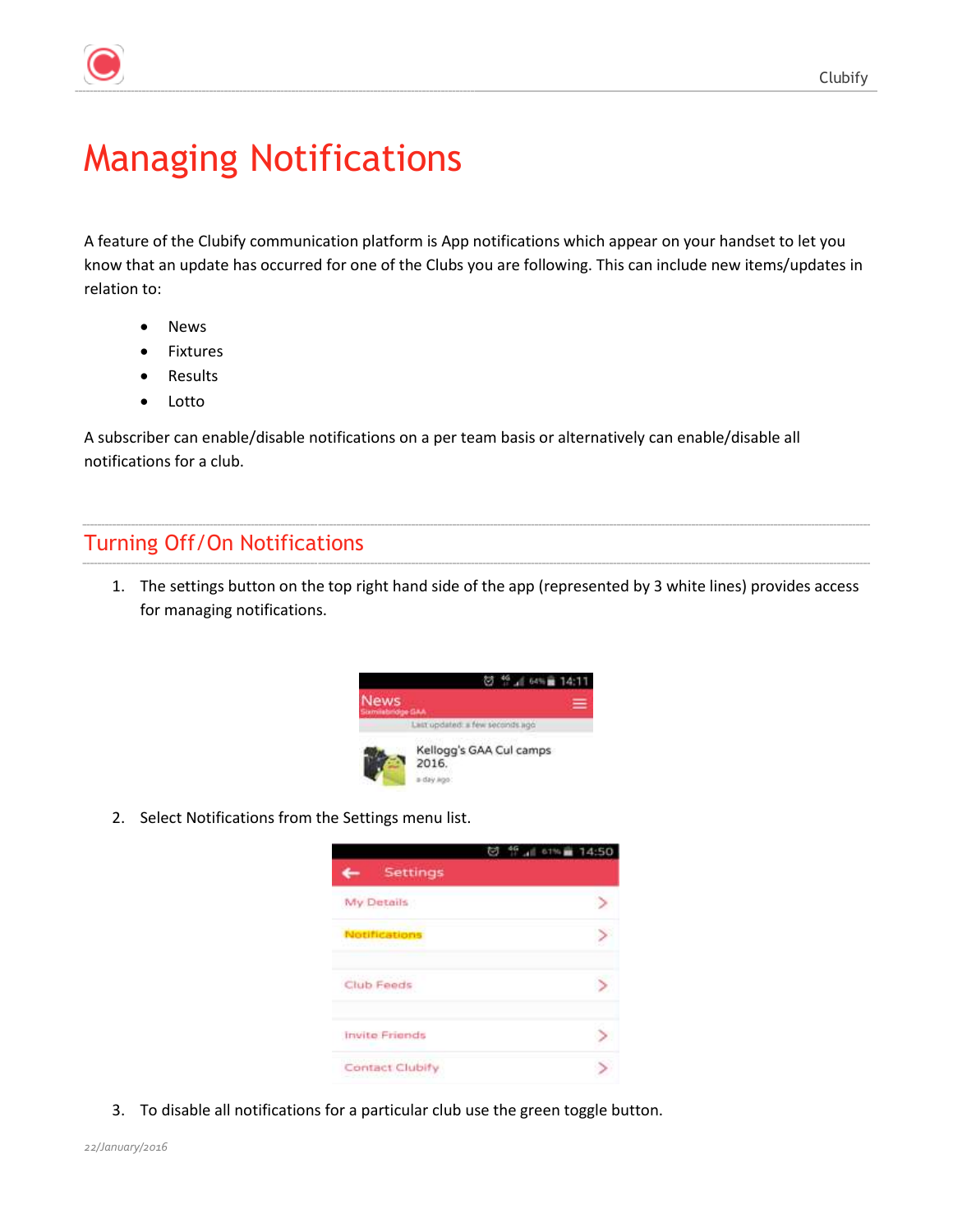



4. You will be asked to verify you want to turn off notifications for that club. Click ok to Verify or Cancel to preserve settings. When notifications are turned off the toggle button will be grey.

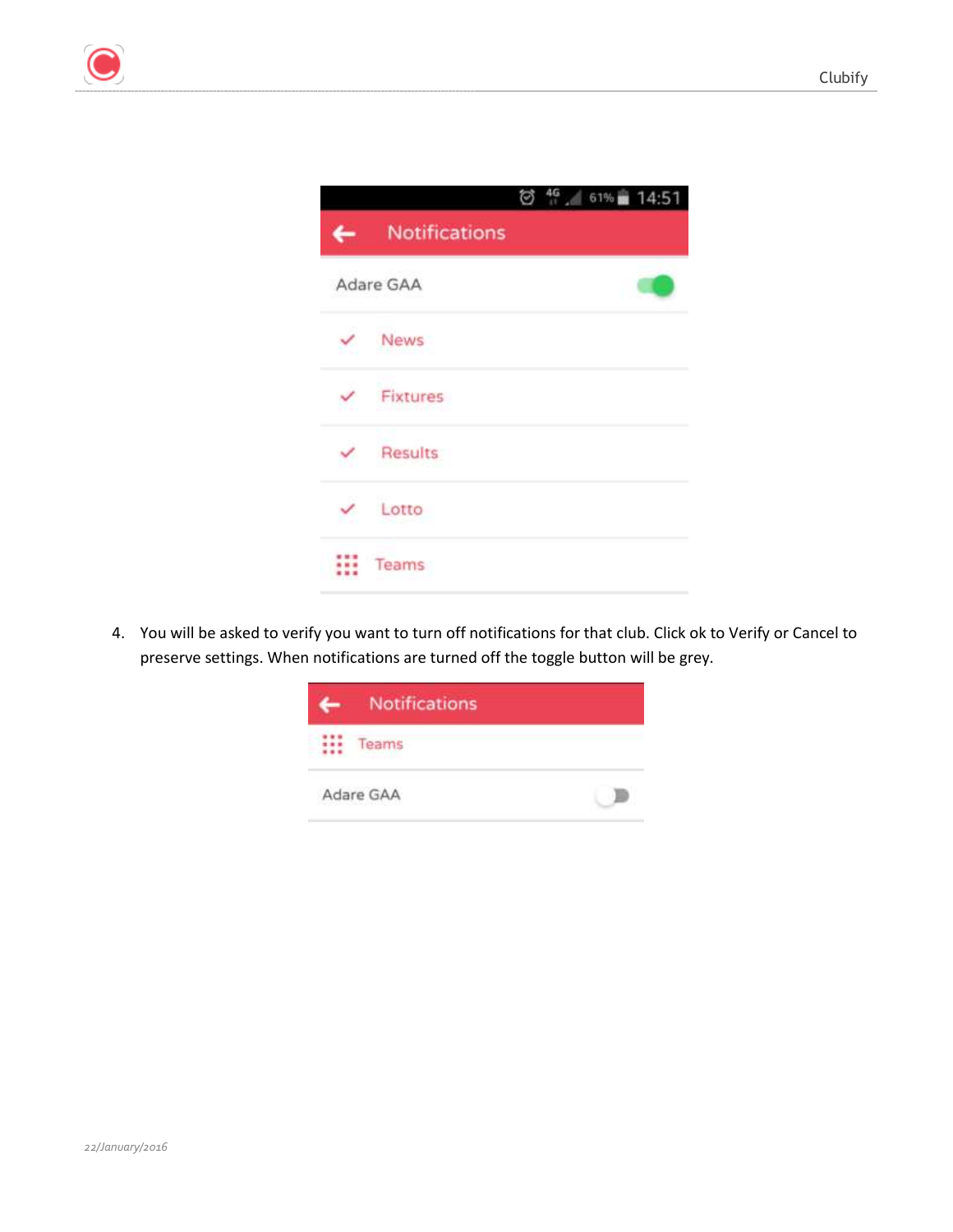### <span id="page-9-0"></span>Customizing notifications per team

Notifications can be managed on a per team basis where for example a Hurling supporter in a club can turn off notifications in relation to football.

**Note**: General club notifications across all teams (e.g: Club AGM) will overwrite customized notifications so you won't miss out on generic club news. Number of teams etc. defined is at the discretion of club admin.

1. Select the Teams button in the Notifications Menu

|              | <b>Notifications</b>  |  |
|--------------|-----------------------|--|
|              | Adare GAA             |  |
|              | News                  |  |
|              | $\checkmark$ Fixtures |  |
|              | Results               |  |
| $\checkmark$ | Lotto                 |  |
|              | Teams                 |  |

2. Select the teams you wish to receive notifications for. In this case we will turn on notifications for hurling teams only. Select X to save your changes.

| <b>Team Notifications</b> |  |
|---------------------------|--|
| Senior Football           |  |
| U21 Hurling               |  |
| Minor Football            |  |
| Minor Hurling             |  |
| <b>Senior Hurling</b>     |  |
| U21 Football              |  |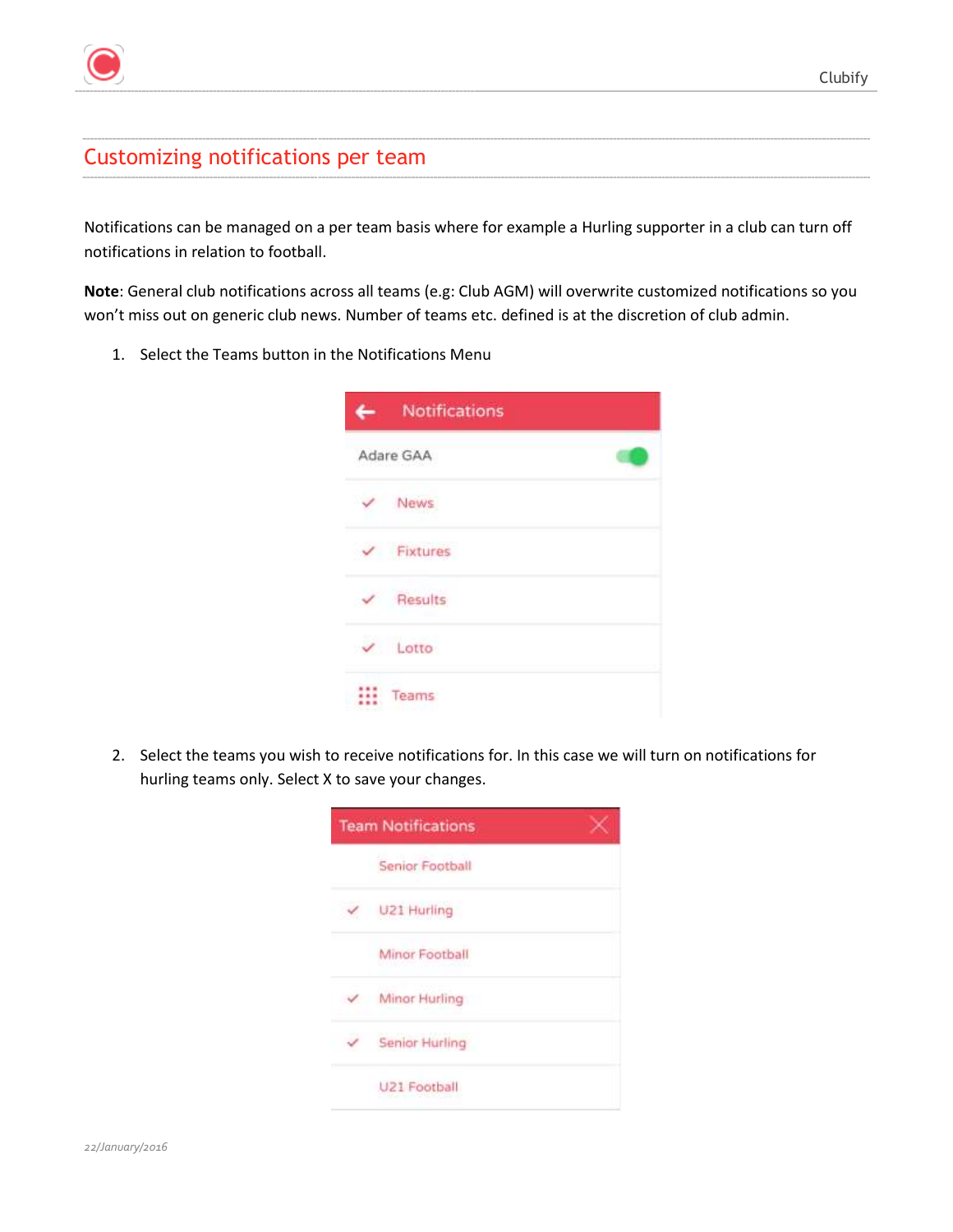# <span id="page-10-0"></span>Club Feeds – Following multiple clubs

A very useful feature of Clubify is you can follow multiple clubs on the same app. So if you are a Sixmilebridge man domiciled in Swords where Fingalians is your new club you can keep up to date with your home club and adopted club on the same app.

This will mean you will receive push notifications for both clubs and can switch between Club feeds via the App.

**Note**: There is no limit to the number of Clubs you can follow.

### <span id="page-10-1"></span>Adding a new club feed

1. The settings button on the top right hand side of the app (represented by 3 white lines) provides access for managing notifications.



2. Select the Club Feeds option

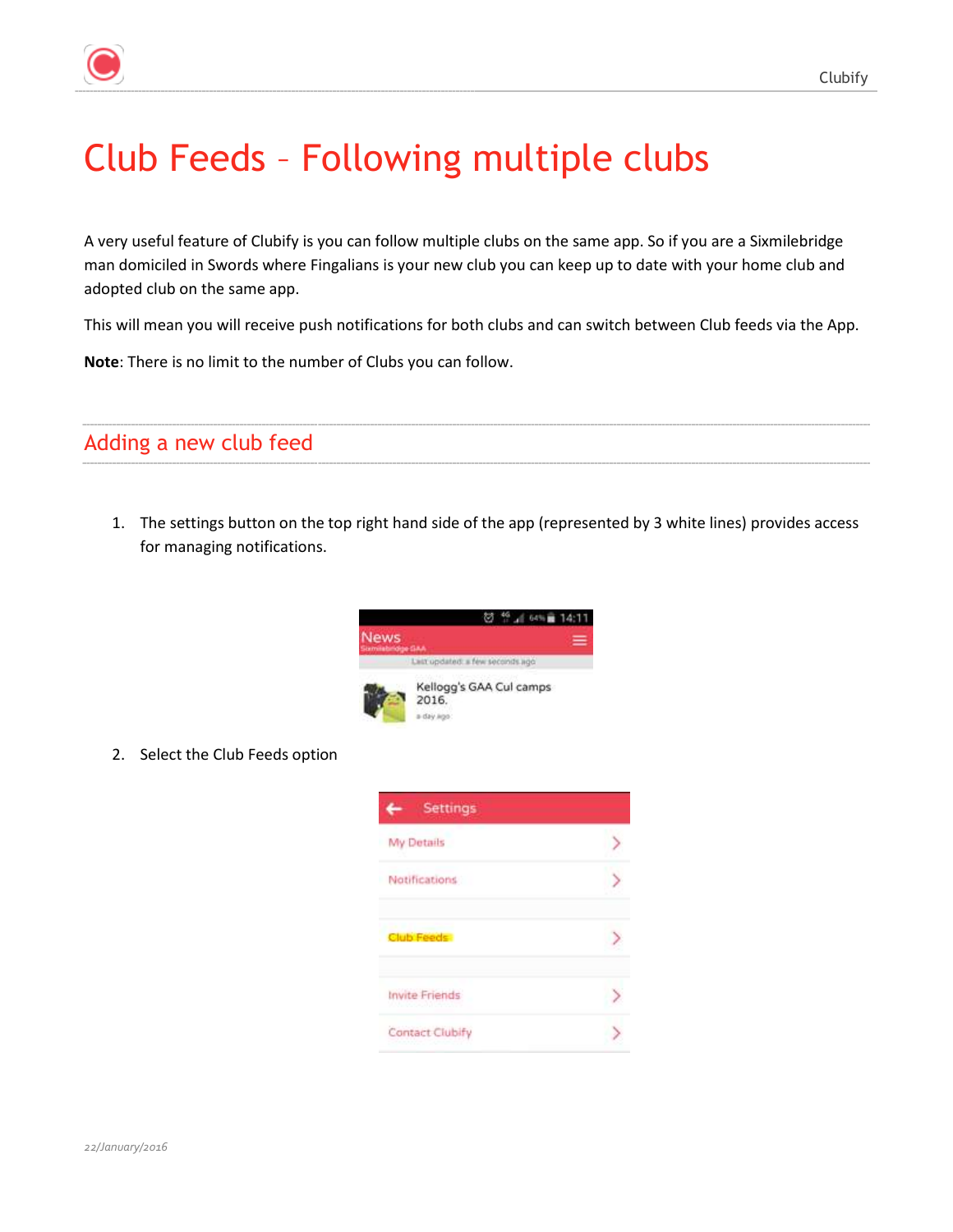3. This shows we are currently following Sixmilebridge GAA. To select another club choose "Add Club".



4. A list of available clubs will appear. In this case we choose CLG Fine Ghalainn (Fingallians)



5. We are prompted to verify we wish to make the change. Ok to Save; Cancel to remain with Sixmilebridge ad main club.

|          | Are you sure you wish to       |
|----------|--------------------------------|
|          | select CLG Fine Ghalainn as    |
|          | your current club? You can     |
|          | change this again later if you |
| need to. |                                |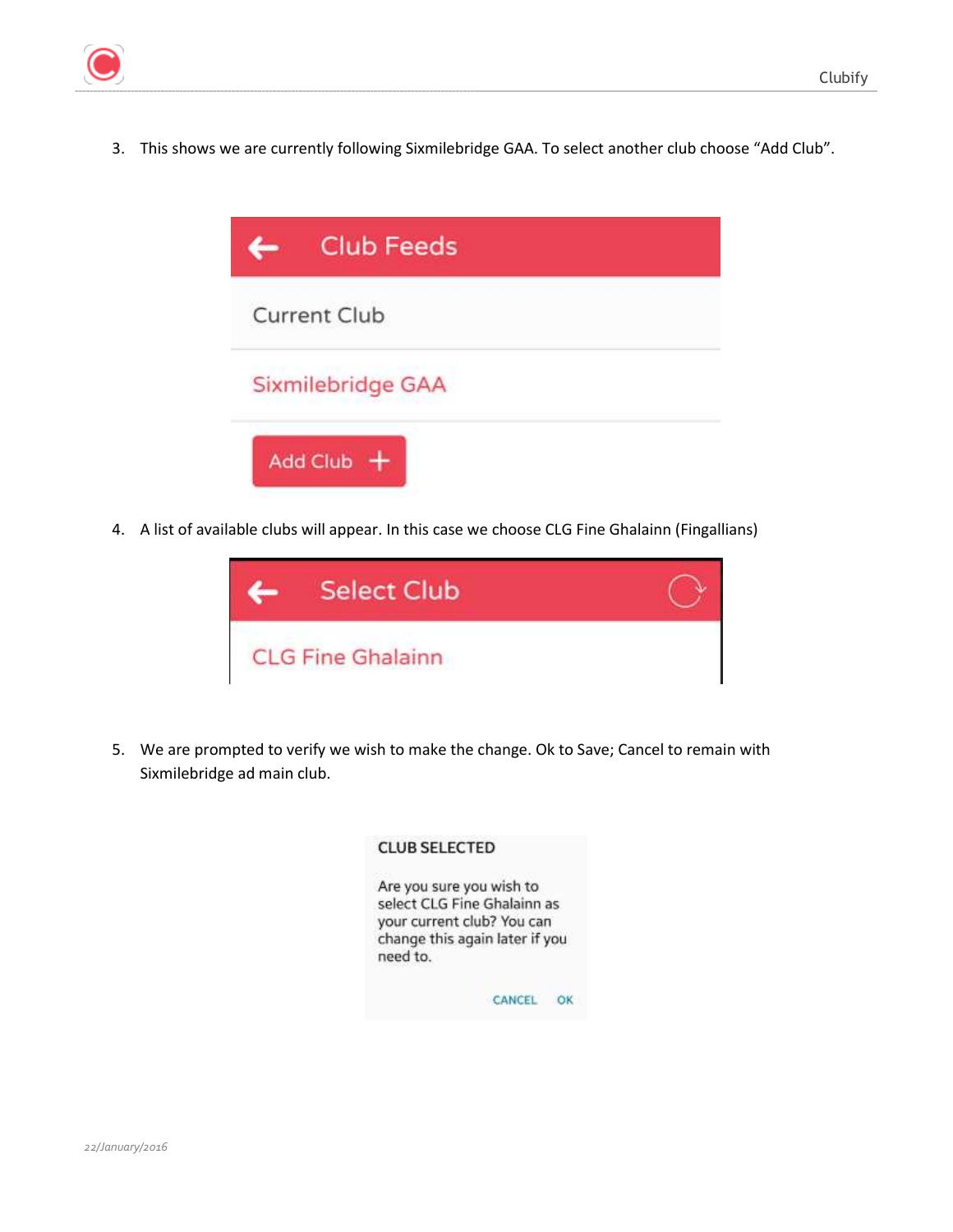

## <span id="page-12-0"></span>Unsubscribing from a club feed

To unsubscribe from a club feed follow steps 1 & 2 above under "Adding a Club Feed".

In the list of clubs click on the club you wish to unsubscribe from.

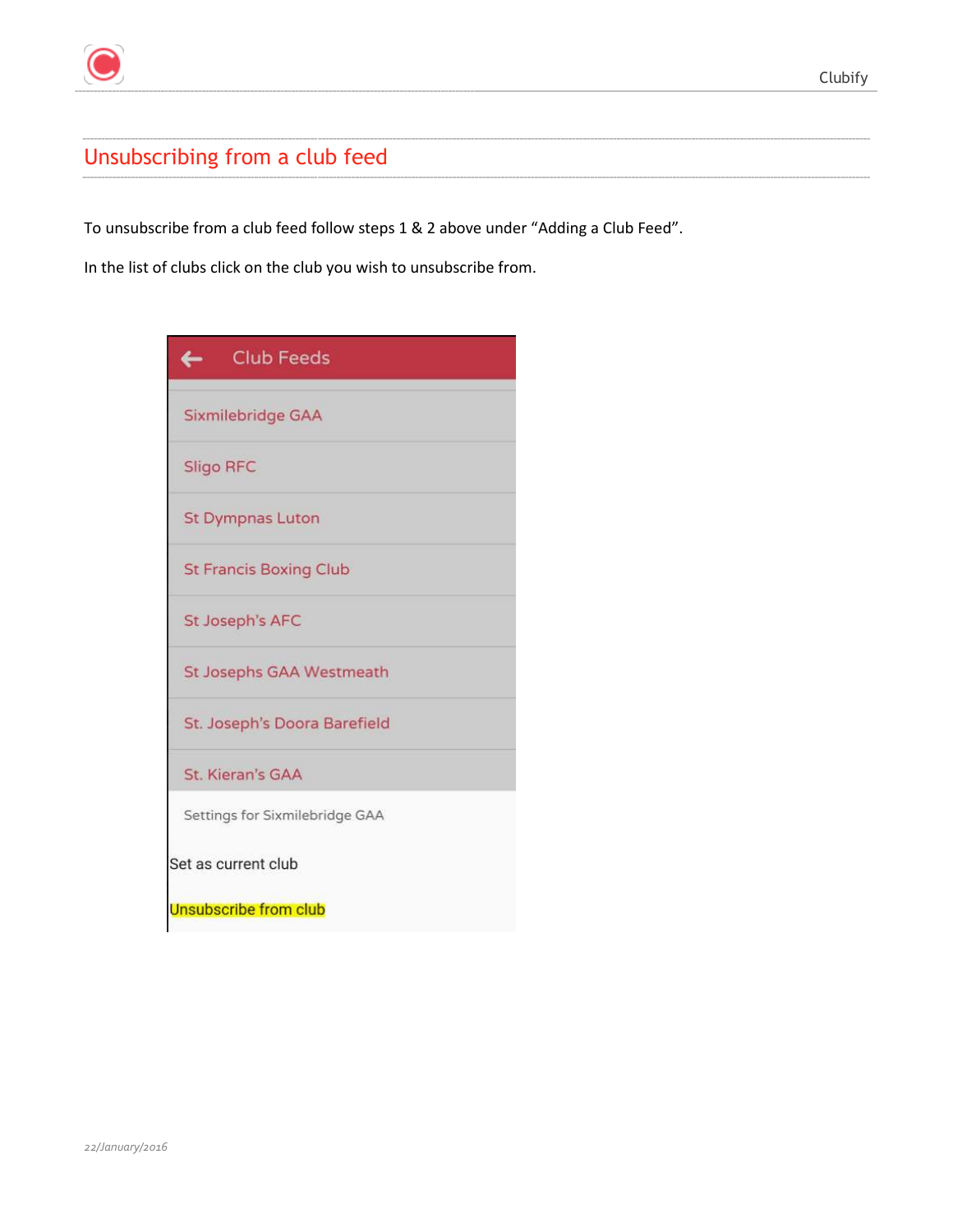## <span id="page-13-0"></span>About Clubify

### <span id="page-13-1"></span>What is Clubify?

Clubify is a platform which brings clubs to mobile. Basically it allows sports clubs to get content directly to their subscribers' mobile devices as well as initiate interaction and participation in club initiatives. From a club's perspective, a major benefit right now is the ability to sell lotto tickets for your club draw through the app.

### <span id="page-13-2"></span>Who is it for?

While we've started with GAA clubs, Clubify is for all types of sports clubs. If you have members and/or supporters then you can use Clubify. You do not need to use all of the available features. If you don't have a club lotto, then that's fine. Most clubs just want to publish new, fixtures or results and the good news is all of that is totally free.

### <span id="page-13-3"></span>Devices Supported

Clubify App is currently supported on both Android and Apple Phones only.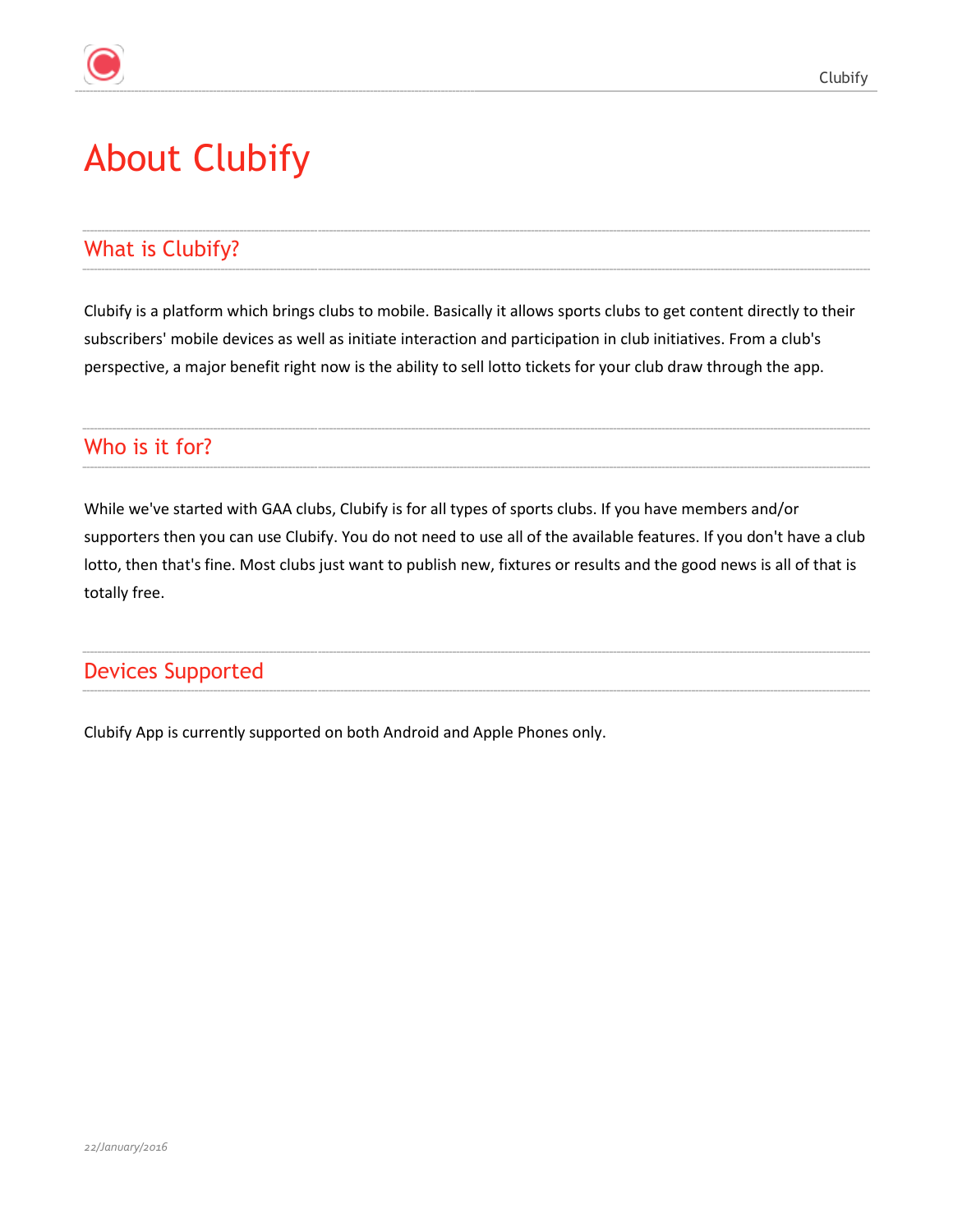## <span id="page-14-0"></span>Features

### <span id="page-14-1"></span>News Feed

User engagement is primarily driven by placing premium content in the hands of your members. The News Feed is a pivotal aspect of this formula, alerting users to important news and announcements. You can even send them push notifications (see below) and publishing articles only takes seconds with our simple backend

### <span id="page-14-2"></span>Push Notifications

Push Notifications are central to the whole mobile experience. A lotto winner, a big result or a fixture changed at the last minute. Let your users know immediately with Push Notifications. Why wait for people to read the weekly newspaper (if they even do that) or visit your website. Even those looking at Facebook and Twitter can miss things. Notifications are sent through our simple backend with a few clicks and can even be tailored to only reach a particular group (i.e. those interested in results for the U-6 team) so you're not annoying everyone with unwanted notifications

### <span id="page-14-3"></span>Fixtures

No more googling event details, scrounging through the bin for last weeks paper or, even worse, missing an event. Fixtures provides a simple, clean interface which presents details of upcoming fixtures to your users. Like news items, fixtures can be added in seconds through the backend and published along with a handy push notification.

#### <span id="page-14-4"></span>Results

Want to know how a particular team got on? Simple; Results gives you all the details your users need to stay up to date. The team, competition, time and venue, along with the score of course. You can even filter the results by the team so no awkward searching. Needless to say, Results are easy to add through the backend and come with an optional push notification.

More details on features available here:

<https://clubifyapp.com/features>